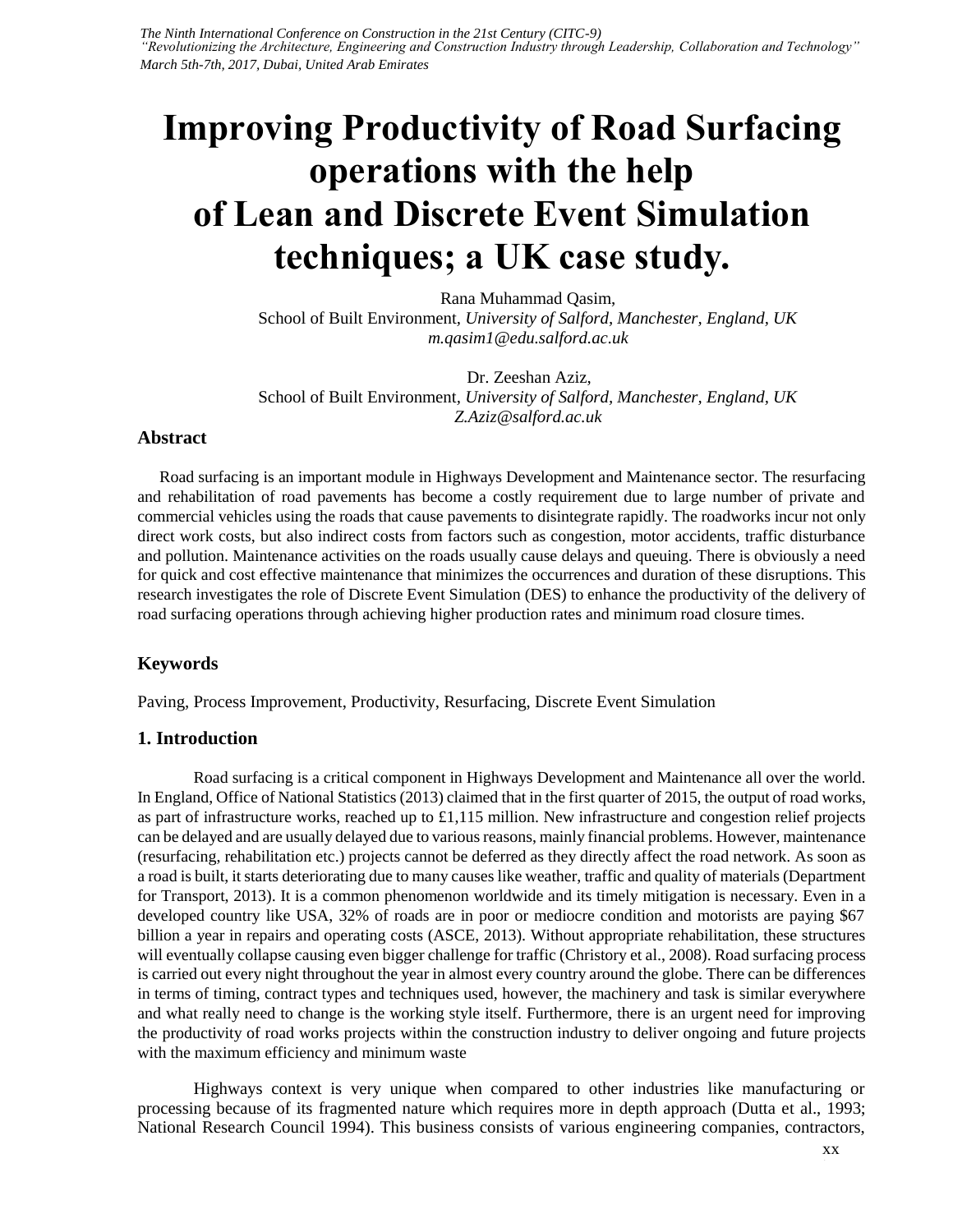suppliers, and equipment manufacturers and equipment providers (BIS, 2013). Since different stakeholders are involved in the construction and maintenance of highways at different tier levels, numerous improvement schemes are frequently overlooked due to deficiency of consensus between stakeholders. This was also acknowledged by the Office of the Parliamentary Counsel, (2013) that having more stakeholders in any project makes it complex and the improvement schemes are often ignored. However, if there is an improvement scheme with firm evidence e.g. a computer based simulation model, which manages to take all stakeholders on board, there is less room for rejection.

This paper looks in to current practices of pavement in United Kingdom and then strive to improve the productivity of overall process by 1) using discrete event simulation to find the most efficient methods by performing various what-if scenarios and 2) by improving traditional mapping techniques e.g. value stream mapping with the help of simulation techniques. This paper is further divided in to sections including relationship between lean and DES, case study work, simulation model design, discussion and conclusions.

#### **2. Value Stream Mapping (VSM), a Lean tool and Discrete Event Simulation (DES)**

The implementation of simulation techniques in highways context is limited and only a handful of studies have been done to advance the process e.g. by (Maji & Jha, 2009; M Marzouk et al., 2011; Jones 2011). Existing optimisation approaches rely heavily on manual process methods like Process Activity Mapping, Quality Filter Mapping, Decision Point Analysis and Value Stream Mapping. VSM was derived from Toyota production and Lean manufacturing philosophies (Womack et al., 1990). It is defined as a repetitive method to map and analyse value streams to evaluate and connect production process aspects like information and material flows plus other non-value adding actions (Rother and Shook 2003; Lasa et al., 2008).

It is used in improvements schemes like increasing throughput and for reduction of lead time and work in progress (Álvarez et al., 2009). VSM, however, cannot provide hard facts for decision making and simply points toward a direction. It cannot help to forecast analytically the effects on upcoming performance of a system, hence the need of Simulation arises to experiment and evaluate the future behaviour of a scheme (Jarkko et al., 2013). VSM is used frequently in Highways sector, especially Highways England at various levels and processes, which makes it important to optimise it by eliminating its deficiencies to achieve the purpose of this research. Discrete Event Simulation (DES) along with Value Stream Mapping (VSM) has been recognised as a technique that can improve the overall process as well as some specific key areas. The deficiencies in VSM can be reduced by combining it with DES and it has been experimented well in different industries. Literature indicates that manufacturing (Marvel and Standridge, 2009), process (Abdulmalek and Rajgopal, 2007), construction (Jarkko et al., 2013) and healthcare sectors (Xie and Qingjin Peng, 2012) have improved their processes and benefitted from simulation, value stream mapping and the integration of both. Simulation has been trialled in Highways process by (Marzouk et al., 2011), however, it only focussed on a very particular activity (effect of maintenance activities on traffic).

Literature review indicates the use of different approaches to describe productivity. Despite the use of different techniques, the fundamental concepts remain the same. Rebholz, Al-Kaisy, & Nassar (2004) defined productivity in road construction industry as the quantity of laid asphalt in tonnes per hour or per day was adopted. For purposes of this research, this definition was adopted.

## **3. Case Study work**

This section presents a detailed case study of a road surfacing process improvement project at the project level, involving usage of lean tools alongside Discrete Event Simulation to explore opportunities of optimising existing road surfacing process. All types of road work processes, whether new constructions or maintenance work, are classified into two major types i.e. surfacing and resurfacing. Every road surface has its diverse characteristics, which vary according to its geography, location, surrounding terrain, speed related parameters, intended use, and type of pavement. To optimise the current resurfacing operations in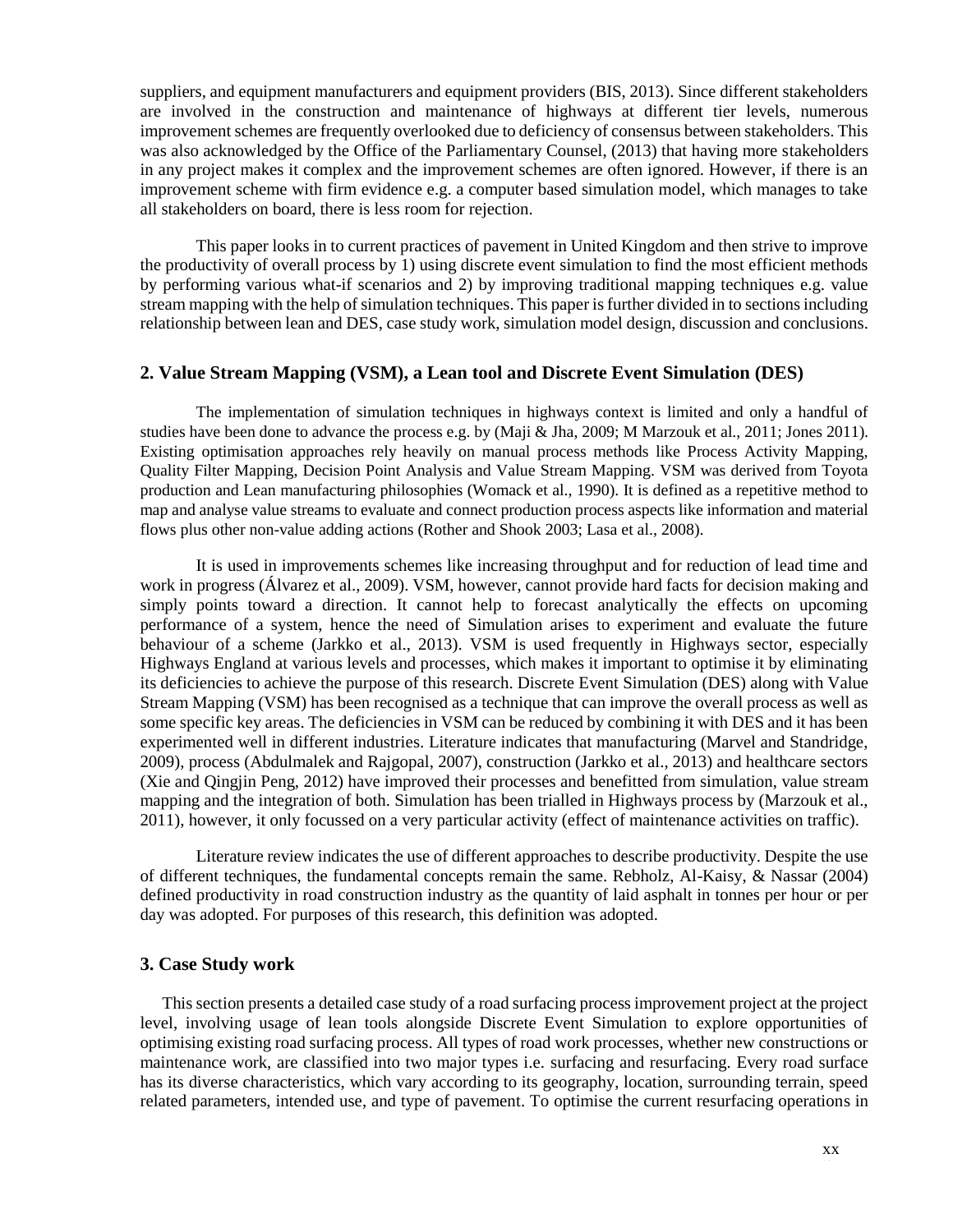UK, Highways England trialled a lean experiment to identify the wastage in the process and improve it using lean methods. The motivation was to deliver efficiency by maximised output and use of resources, improved utilisation of road space and benefit the travellers through less road closures. There were inefficiencies noticed in the process and due to incompetent working style of subcontractors, huge amount of resources were wasted and traffic was disrupted on daily basis.

After studying the process in detail for a few days, it was noticed that key constraints that must be addressed before start of pavement process were setting up of Traffic Management (typically 15 minutes), material calloff and planer mobilisation (typically 30 minutes), and planning a head start (typically 45 minutes), leading to a total non-value adding the pre-paving time of 1 Hr 30 minutes. Key post-pavement process constraints include rolling (typically 30 minutes), cooling and curing (typically 75 minutes) and Traffic Management removal (typically 30 minutes). This means a total of 2 hours and 15 min post is paving shift period. A safety margin of around 1 Hr 30 Mins is left for safety related activities. Installation and removal of Traffic Management has an average duration between 30 minutes to 45 minutes and depend on a wide range of variables including use of different designs and types of TM, delays and operator/process related variables.

In this particular case, to improve the process and minimise the wastage between motorway closure and planing operation, several opportunities were recognized. The work plan was divided into three major steps. Initially, by allowing an early contact between local traffic control centres, the process was expedited and waiting time for clearance process was shortened. It was noticed that material was called off after the operation starts every night and while the material travels from quarry to work site, workforce was sitting idle. Secondly, traffic management was set out to close two lanes earlier and bring plant and material ahead of full closure (safety constraints were addressed). This assured that plant and material are accessible ahead of full road closure. In order to boost the productivity of pavement process, calling material earlier would allow paver to begin operations early. There is a time lag of 14 minutes involved between planer and paver processes to commence, to allow time for cleaning and preparation. (Moore 2015) The third step was to ensure that work continues close to 6 am – the allocated work window rather than 4:30 am (traditional time). Given the fact that paver utilisation in an average shift is just 33%, doubling pavement productivity by addressing constraints (E.g. earlier mobilisation of paver, full utilisation of work window) has the potential to double paver productivity and thus, the output produced. According to Moore 2015, the possibility of extending work windows particularly over weekends or public holidays, when lesser than average traffic volumes are accepted, provided an opportunity to increase working window, which had a direct positive correlation with productivity. It involved increasing work window to 10 hours and 36 minutes.

| <b>Activities</b>                | <b>Baseline Process</b>          | <b>Improved Process</b>                                               |
|----------------------------------|----------------------------------|-----------------------------------------------------------------------|
| <b>Shift Duration</b>            | 10 hours                         | 10 hours (staggered)                                                  |
| Working Window (Theoretical)     | 8 hours $(22:00 - 06:00)$        | 13 hours (20:00 to 9:00 am)                                           |
| Working Window (Actual)          | 6 Hr 31 Mins (22:08-04:39)       | 10 hours 36 minutes $(21:03 - 7:39)$                                  |
| Tonnage Laid                     | 298 T                            | $1024$ Ton                                                            |
| <b>Paving Duration</b>           | 2 Hr 11 Min                      | 6 hour 50 minutes $(22:15 - 5:05)$ am)                                |
| Average hourly tonnage laid      | 137 T ( $@45$ mm thin surfacing) | 149 T ( $@45$ mm thin surfacing)                                      |
| Pavement length laid (in meters) | 938 m                            | 2700 metres                                                           |
| Paver Productivity               |                                  | $33\%$ (2Hr 11 Min / 6Hr 31 Min) 64 % (6hr 50 min / 10 hours 36 mins) |

**Table: 1 Showing Various Improvements in baseline process using lean. (Adapted from Moore 2015)**

#### **4. Simulation Model Design**

The definition of the simulation scope is crucial for defining the analysis boundaries. Clearly defined scope of simulation system and boundaries could result in more useful simulation. The scope of simulation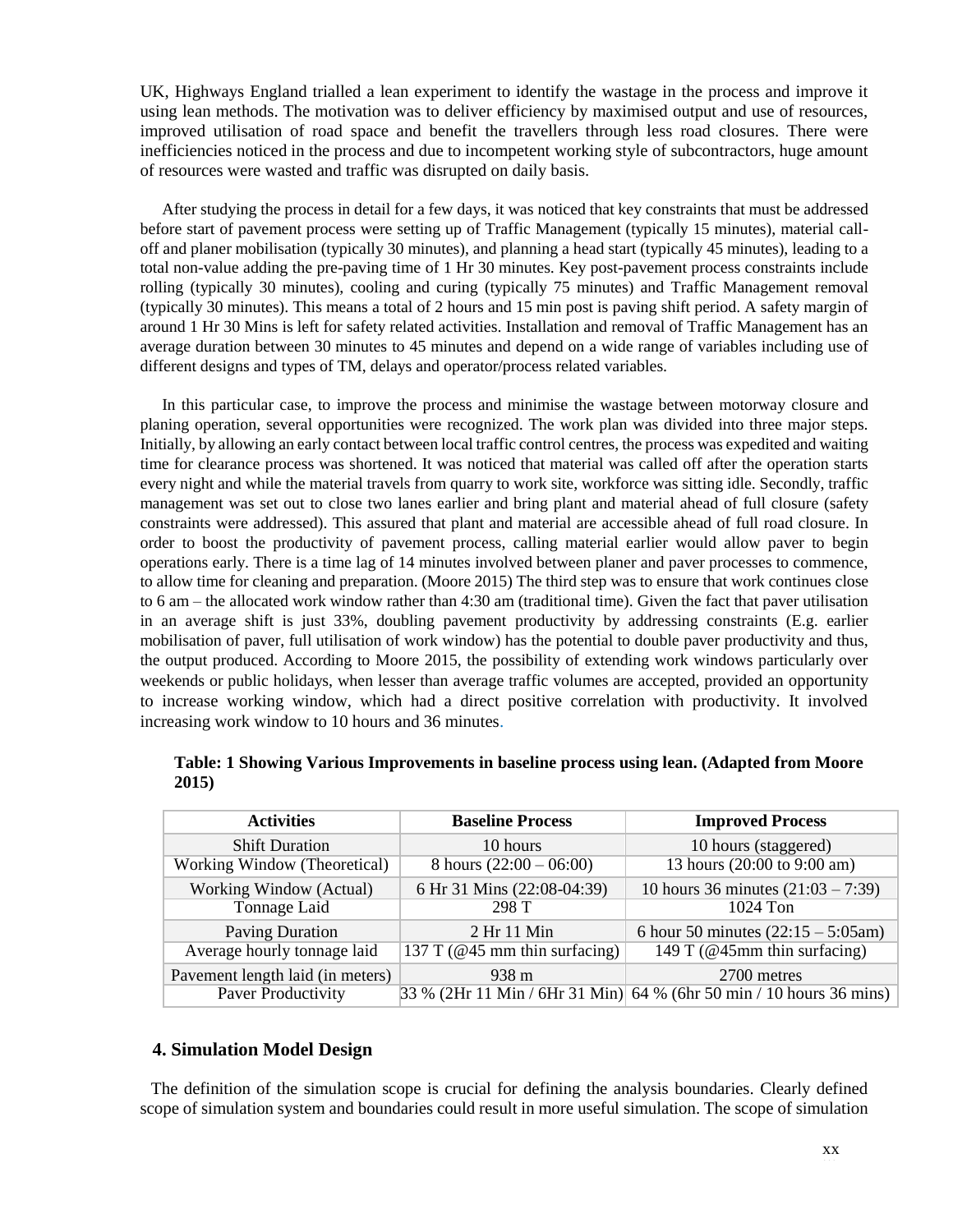development in this study is limited to all activities involved from road surfacing activity start (i.e. from the time of road closure for surfacing purpose) till the road is open again. After defining the boundaries, it is important to identify key assumptions of how the system being studied, act together with its defined external environment (Beaverstock, Greenwood, & Nordgren, 2014). Preparation and logistic activities were included in the model, taken as fixed timings as measured on site, and are not part of the analysis. The simulated operation activities included planing, sweeping and pitch spraying, paving, rolling, white-lining, and testing. Any sub-activities within each one of these activities is not considered. All required material in the process is assumed to be always available and delivered on time. Downtime of equipment is not included in the simulation. Also, the Simulation is based on paving 45mm thick surface course.



**Figure 1 showing the 3d model of asphalt machinery in operation. (Software used Simio)**

In modelling the random elements within the road surfacing process, it is important to replace time certain components with a probability distribution. Three randomly distributed components are used: asphalt interarrival delivery, asphalt truck position time, and paving times. To determine the probability distributions that are used to model the resurfacing process, historical data collected over 115-night shifts over a six months period was used. To select the suitable Probability Distribution, the historical data collected from 115-night shifts was analysed and tested against Anderson-Darling normality, using a statistical distribution software application (i.e. *Minitab 17)*. Since the paving process constitutes a major operation, other subsidiary processes e.g. planing were assumed to match the production rate of the paver. However, detailed analysis of data indicate the average time for planing is 2.17 tonne/minute, and for paving it is 2.19 tonne/minute (Figure 2).



**Figure 2 Summary for Paving Rates (Tonnes/min)**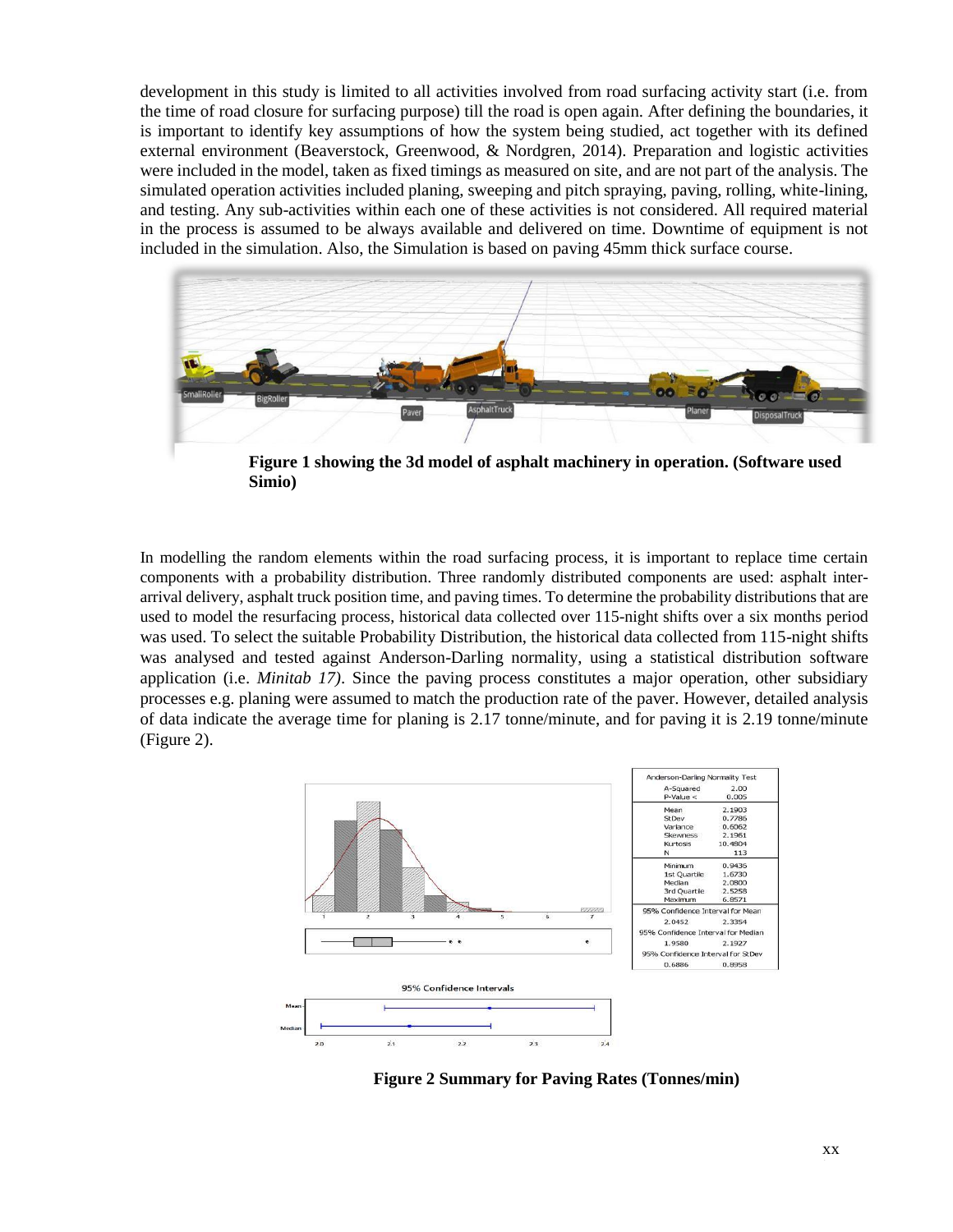The following calculations were done to have unified units to be used in *FlexSim:* Assuming process flow-item equals one (1) tonne of asphalt. For Paving, the average paving rate is 2.19 tonne/min i.e. 131.4 tonne/hr, which means that (1) tonne requires 27.40 sec to be paved.

## *4.1. Simulation outputs and Validation*

With a small difference in values, the simulation outputs came as a confirmation of the need to improve the current state as the percentages of paver utilisation is considered to be low compared to the permissible working window of the shift. The paver is working only for thirty-eight percent (38%) of the time starting from road closure until the road is open again (Table 2). These outputs and percentages provide a credible evidence of the waste existence in the process of road surfacing. It can be concluded that the major waste in the process is in the form of "waiting" for the paver to start processing.

| <b>As-is Process Simulation</b> |                     |                                   |  |  |
|---------------------------------|---------------------|-----------------------------------|--|--|
| Output per hour                 | <b>Total Output</b> | Paver utilization in working time |  |  |
| 136.5 Ton                       | 298 Ton             | 38.06%                            |  |  |

#### **Table: 2 showing Discrete Event Simulation Output of the based on as-is process**

Figure 3 below illustrates simulation model of the improved state. Key improvements involved an order of material before the start of on-site activities. Because of increased of shift size and early commencement of pavement operations, overall paver utilization has reached up to 67%.



## **Figure 3 Future-State after Eliminating the "waiting" Waste from the Process**

To validate a simulation model, there are two required categories of data. Firstly, there is need to collect robust and detailed data from the job site. Secondly, for validation purpose, empirical data on production rates and machine utilisation rates are required, to allow for a comparison with the model output. The output created by a DES simulation model consists of results mimicking the physical project for the model to be validated. Both categories of data came from various sources including, company's sheets, reports, site observations. Also, some scenarios were simulated to validate the model and they produced the following results:

| <b>Paver Total Output (Tons)</b>                            | Paver Average Output (Tons/hour) | Paver Utilization (%) |  |  |
|-------------------------------------------------------------|----------------------------------|-----------------------|--|--|
| Scenario 1: Using Two pavers and closing two lanes together |                                  |                       |  |  |
|                                                             | 276.9                            | 65.3% for each paver  |  |  |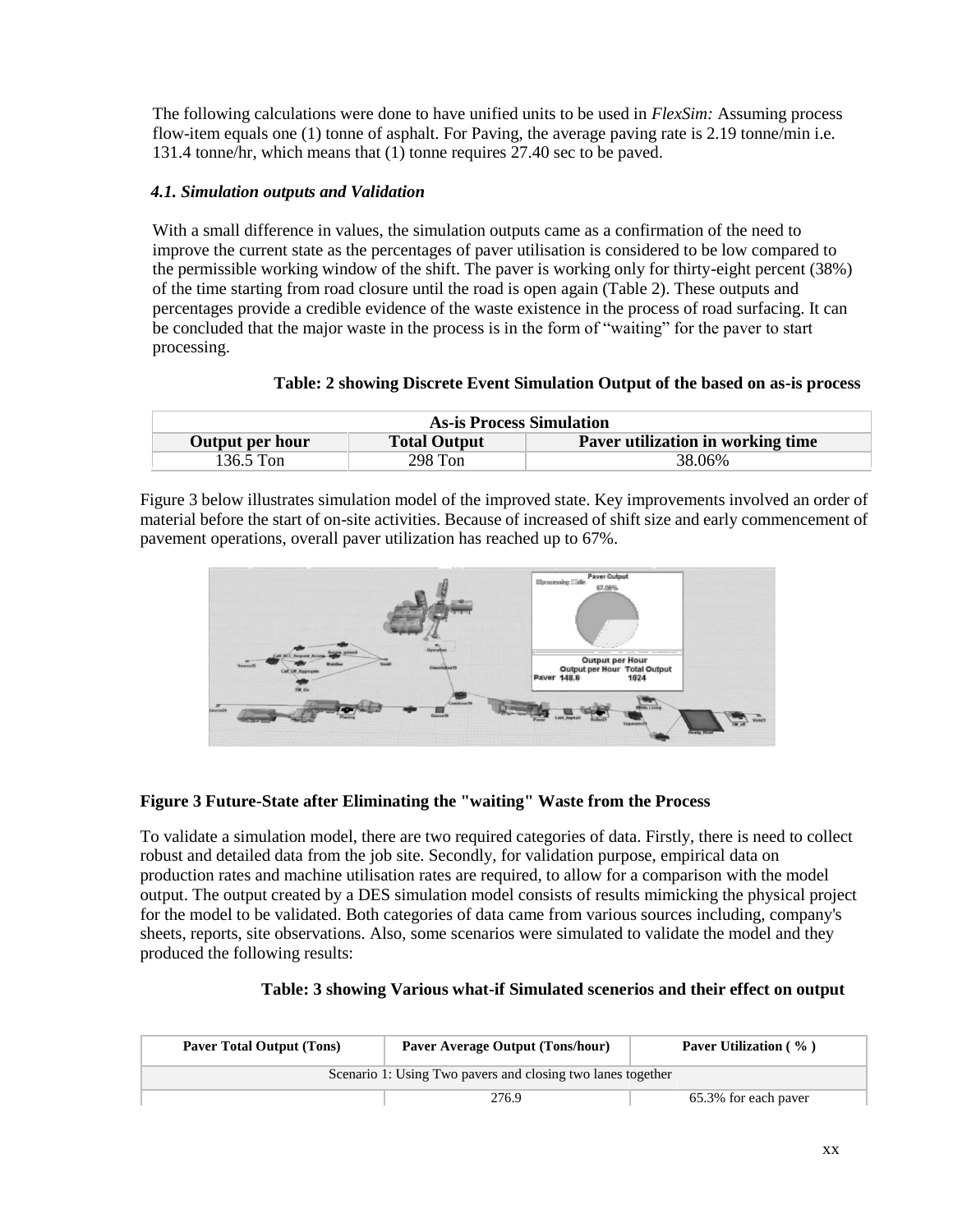| 1892                                                        |       |                       |  |  |
|-------------------------------------------------------------|-------|-----------------------|--|--|
| Scenario 2: Providing a 30 min break from 2:00-2:30 am      |       |                       |  |  |
|                                                             |       |                       |  |  |
|                                                             | 126.6 | 59.7                  |  |  |
| 865                                                         |       |                       |  |  |
| Scenario 3: Closing two lanes at once and using 2 Pavers    |       |                       |  |  |
|                                                             |       |                       |  |  |
|                                                             | 276.9 | 65.3 % for each paver |  |  |
| 1892                                                        |       |                       |  |  |
| Scenario 4: Closing the Road for 55 hours (like California) |       |                       |  |  |
|                                                             |       |                       |  |  |
| 15,954                                                      | 358.4 | 71                    |  |  |
|                                                             |       |                       |  |  |

## **5. Discussion & Conclusions**

Although, there is an uptake of simulation concepts and tools within the construction industry; there are very few examples and limited use of it within road transportation context. There is alos a need for integrated approach that allow for a comparison between the performances of lean practices to the existing systems (Detty & Yingling, 2000). An Integrated Value Stream Map and Discrete Event Simulation Framework based on the review of literature presented a systematic description of how future VSM can be validated before implementation. McDonald, Aken, and Rentes (2002) explained how the integration might be able to predict the outcomes of dynamic situations that VSM is not capable of addressing alone. Once the current state is

mapped, the workflow splits into two paths where DES and VSM are conducted in parallel. The flow diagram of the integrated framework is shown in Figure 4 below.



**Figure 4 DES-VSM Integration Framework (McDonald, Van Aken, & Rentes, 2002)**

This research dealt with the complicity of adopting Lean concepts and process simulation technology in changing the construction industry. It presented a systematic approach for the application of lean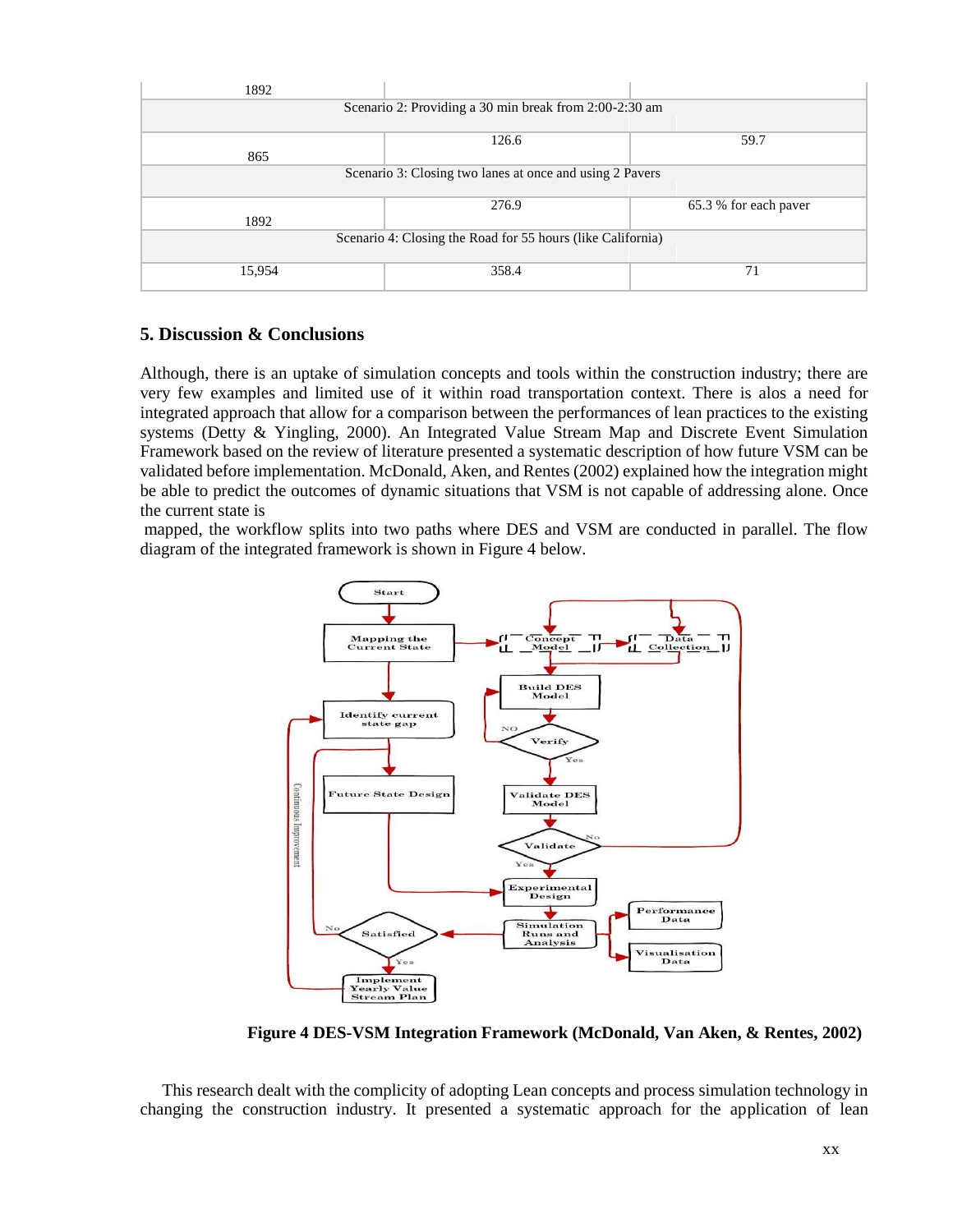construction concepts and tools into computer simulation models. Moreover, research demonstrates how road surfacing productivity can be enhanced by applying lean concepts and tools. These improvements are tangible; noticing the waste (waiting) was eliminated or reduced as well as non-value added activities. The hourly production rate, resource (paver) utilisation, and project duration were improved dramatically, as a result of implementing Lean concepts and tools.

In terms of the simulation, the numbers and rates shown in models output confirm the validity of the built models which open opportunities of producing a template model that includes deeper and more detailed factors that could affect the entire process, such as distance between job site and asphalt plant; failure of machines; delays caused by work accidents, severe weather conditions; delivered Material is failing under initial inspection and more site observation and detailed collection of data are required in order to build a further realistic model.

## **6. References**

Abdulmalek, F.A. & Rajgopal, J., 2007. Analyzing the benefits of lean manufacturing and value stream mapping via simulation: A process sector case study. International Journal of Production Economics, 107(1), pp.223–236.

Álvarez, R. et al., 2009. Redesigning an assembly line through lean manufacturing tools. *International Journal of Advanced Manufacturing Technology*, 43(9–10), pp.949–958.

ASCE, 2013. *Report Card for America's Infrastructure*, Available at: http://www.infrastructurereportcard.org/. Beaverstock, M., Greenwood, A., & Nordgren, W. (2014). *Applied Simulation: Modeling and Analysis using*

- *FlexSim* (Fourth ed.). Orem, UT USA: FlexSim Software Products.
- BIS, 2013. UK Construction: An economic analysis of the sector. *Department for Business Information & Skills*, (July), p.43.
- Christory, J. et al., 2008. *NR2C. New Road Construction Concepts. Towards reliable, green, safe&smart and human infrastructure in Europe.*, Available at: http://www.fehrl.org/nr2c.
- Department for Transport UK, 2013. *Action for Roads A network for the 21st century*, London. Available at: https://www.gov.uk/government/uploads/system/uploads/.../action-for-roads.pdf.
- Detty, R., & Yingling, J. (2000). Quantifying Benefits of Conversion to Lean Manufacturing with Discrete Event Simulaton: A Case Study. *Iternational Journal of Production Research*, 429-445.
- Dutta, S.P., Abdou, G. & AGASAVEERAN, S., 1993. Performance analysis of network designs in CIM environment. *International Journal of Computer Integrated Manufacturing*, 6(5), pp.293–301. Available at: http://dx.doi.org/10.1080/09511929308944581.
- Jarkko, E. et al., 2013. Discrete Event Simulation Enhanced Value Stream Mapping : An Industrialized Construction Case Study. *Lean Construction Journal*, 10, pp.47–65.

Jones, S.R., 2011. *Highways: Construction, Management, and Maintenance* 1st ed., Nova Science

Publishers. Lasa, I.S., Laburu, C.O. & Vila, R.D.C., 2008. An evaluation of the value stream mapping tool. *Business*

*Process Management Journal*, 14(1), pp.39–52.

- Maji, A. & Jha, M.K., 2009. Multi-objective highway alignment optimization using a genetic algorithm. *Journal of Advanced Transportation*, 43(4), pp.481–504.
- Marvel, J.H. & Standridge, C.R., 2009. Simulation-enhanced lean design process. *Journal of Industrial Engineering and Management*, 2(1), pp.90–113.
- Marzouk, M., Fouad, M. & El-said, M., 2011. Simulation of Resurfacing Pavement Operation of Highways. In Department of Structural Engineering, Cairo University, Giza, Egypt, pp. 706–710. Available at: http://www.iaarc.org/publications/proceedings\_of\_the\_28th\_isarc/simulation\_of\_resurfacing\_pavem ent \_operation\_of\_highways\_under\_lane\_closure\_condition.html.
- Marzouk, M., Fouad, M. & El-Said, M., 2011. Simulation of resurfacing pavement operation of highways under lane closure condition. In *Proceedings of the 28th International Symposium on Automation and Robotics in Construction*. Seoul, Korea.

Moore, A. (2015). *Area 9 Pavement Process Improvement.* London: Highways England.

National Research Council, 1994. *Highway research: current programs and future directions*, Washington,